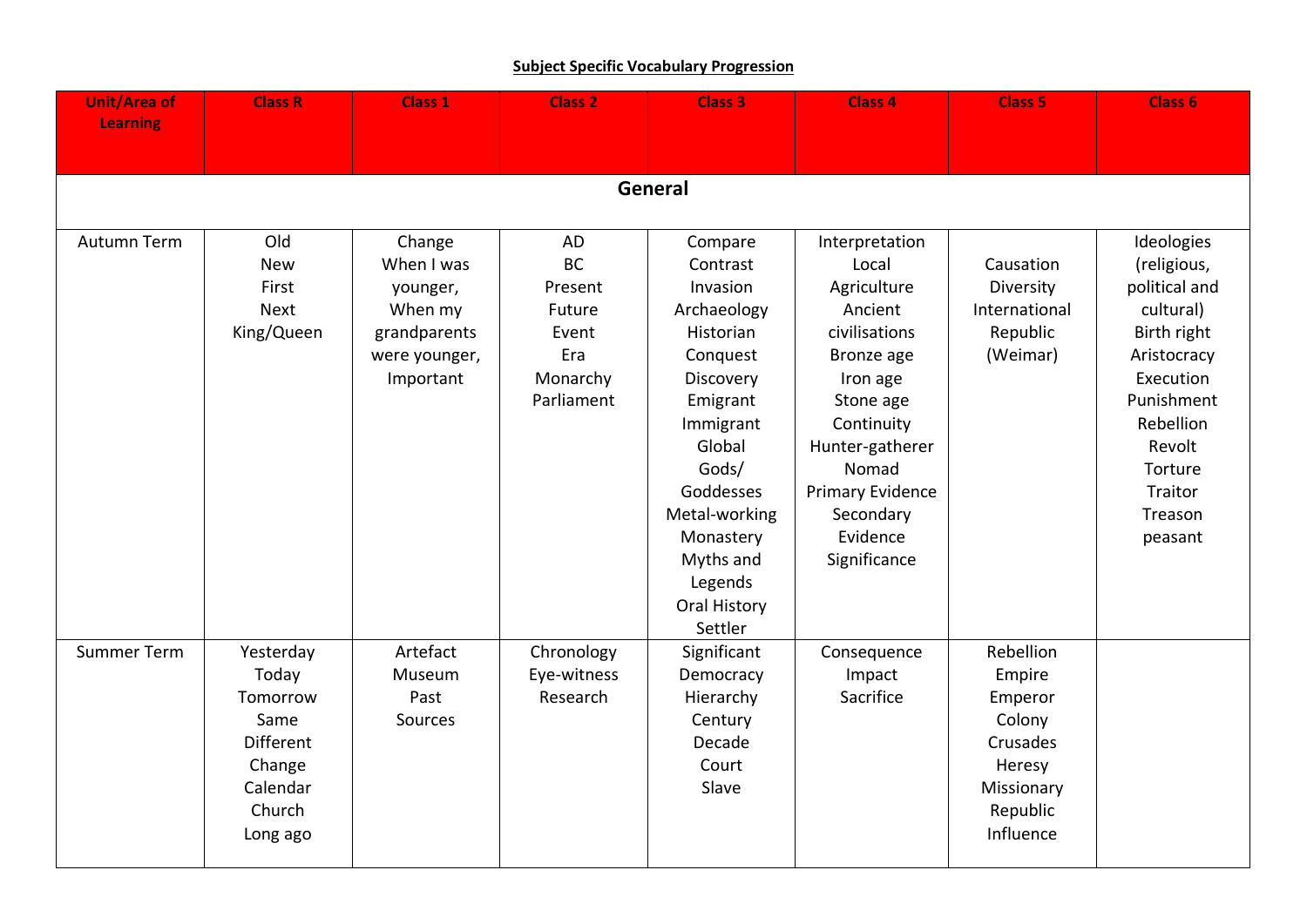| <b>Topic specific</b> |  |                    |              |                    |                  |                     |                   |
|-----------------------|--|--------------------|--------------|--------------------|------------------|---------------------|-------------------|
|                       |  |                    |              |                    |                  |                     |                   |
| <b>Autumn Term</b>    |  | Exploration        | Queen        | Invader            | primitive        | Propaganda          | <b>Henry VII</b>  |
|                       |  | Explorer           | Victoria     | Raider             | Fur pelt         | <b>Adolf Hitler</b> | <b>Henry VIII</b> |
|                       |  | Christopher        | Steam engine | King               | Club             | Germany             | Elizabeth I       |
|                       |  | Columbus           | Punch and    | Settlement         | Sabre-toothed    | Swastika            | Mary Queen of     |
|                       |  | <b>Neil</b>        | Judy         | Lindisfarne        | tiger            | England             | <b>Scots</b>      |
|                       |  | Armstrong          | Factory      | longhouse          | forager          | <b>Allies</b>       | nobles            |
|                       |  | <b>Mary Anning</b> | Cane         | <b>Monasteries</b> | Axe              | Axis                | Peasants          |
|                       |  | Same               |              | Odin               | Hammerstone      | <b>Blitz</b>        | Executioner       |
|                       |  | <b>Different</b>   |              | Thor               | Cave painting    | Winston             | William           |
|                       |  | Transport          |              | Danelaw            | <b>Neolithic</b> | Churchill           | Shakespeare       |
|                       |  | <b>Travel</b>      |              | <b>Runes</b>       | Mesolithic       | <b>Neville</b>      | Globe theatre     |
|                       |  |                    |              | Old Norse          | Palaeolithic     | Chamberlain         | Spanish           |
|                       |  |                    |              | Longships          | Hunter           | <b>Bombe</b>        | Armada            |
|                       |  |                    |              | Merchant           | Spear            | Decipher            | The Mary Rose     |
|                       |  |                    |              | Blacksmith         | flint            | <b>Soldiers</b>     | <b>Banquet</b>    |
|                       |  |                    |              | Colonise           | Mammoth          | Air siren           | <b>Battle of</b>  |
|                       |  |                    |              | Scandinavian       | Skara Brae       | Rationing           | <b>Bosworth</b>   |
|                       |  |                    |              | <b>Myths</b>       | <b>Tools</b>     | Evacuation          | Catholic          |
|                       |  |                    |              | Journey            | Hearth           | Surrender           | Protestant        |
|                       |  |                    |              | Trade              | Ritual           | Gas mask            | War of the        |
|                       |  |                    |              | Chieftain          |                  | Spitfire            | Roses             |
|                       |  |                    |              | Gods/              |                  | Luftwaffe           |                   |
|                       |  |                    |              | Goddesses          |                  | Air raid shelter    |                   |
|                       |  |                    |              | Underworld         |                  |                     |                   |
|                       |  |                    |              |                    |                  |                     |                   |
|                       |  |                    |              |                    |                  |                     |                   |